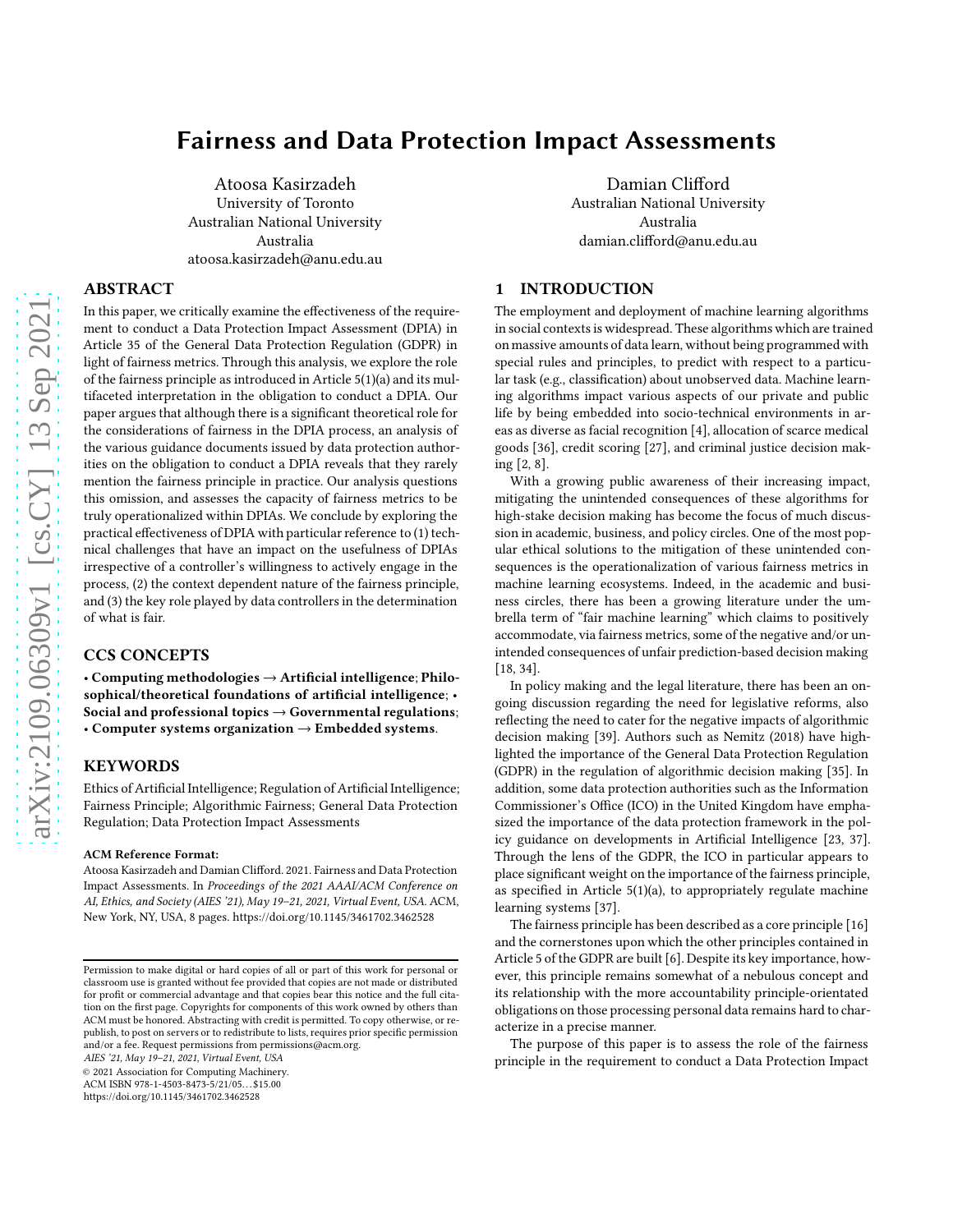Assessment (DPIA) contained in Article 35 of the GDPR. If the fairness principle is to play a key role in mitigating the negative consequences of machine learning systems, it is certainly important to understand (1) how it is operationalized in the obligation to conduct DPIA and (2) how to evaluate the success of this mechanism in tackling the negative and/or unintended consequences of automated decision making. Building on this doctrinal legal analysis, we then explore how the fairness principle in the GDPR might be (or indeed, might not be) operationalized through fairness metrics. In addition, this paper critically examines the capacity of DPIAs to effectively accommodate the negative impacts of machine learning systems in light of insights gathered from the academic and business literature on the formalization and operationalization of various metrics of algorithmic fairness through the operation of the data protection fairness principle in the requirement to conduct a DPIA. This paper, therefore, takes some initial steps to connect these distinct bodies of literature.

The paper is structured as follows. In Section 2, we briefly introduce the GDPR and its key concepts and we examine the importance of the data protection fairness principle and the principle's role in the obligation to conduct a DPIA. Building on the insights gathered, in Section 3, we explore the interpretations of the data protection fairness principle in light of the pervasive literature on fairness metrics. Moreover, we investigate the potential roles that these interpretations can have in conducting a DPIA in Article 35 of the GDPR. We diagnose the pitfalls of using fairness metrics in light of the multiplicity of the interpretations of fairness and examine how fairness could play a more defined role, and how policy agendas distinct from data protection might effectively characterize what fairness means in specific contexts. The paper concludes in Section 4 by positioning the role of DPIAs and by calling for a more open debate regarding the role of the fairness principle and the intersection of data protection with different policy agendas in the determination of what processing operations should be deemed de facto unfair.

## 2 THE FAIRNESS PRINCIPLE AND THE REQUIREMENT TO CONDUCT DPIA

The GDPR aims to mitigate the power and information asymmetries between controllers (and processors) and data subjects or the natural persons to whom the personal data relates [\[32](#page-7-7)]. The Regulation, as the key pillar of the European Union's data protection framework, formulates standards for the processing of personal data with personal data defined in Article 4(1) GDPR as,'[...] any information relating to an identified or identifiable natural person ('data subject') [...]'. The Regulation affords rights to data subjects (e.g. erasure, access, rectification), imposes obligations on data controllers and processors, and assigns a monitoring role for data protection authorities. Data controllers are the natural or legal persons 'which, alone or jointly with others, determine the purposes and means of the processing of personal data' (Article 4(7)), whereas the processor is the 'natural or legal entity that processes personal data on behalf of the controller' (Article 4(8)). The requirements that controllers and processors are subject to stem from the principles relating to the processing of personal data contained in Article

5 of the Regulation with these principles guiding the interpretation of the rights and obligations contained therein. The fairness principle, as stated in Articles 5(1)(a), alongside the lawfulness and transparency principles, is one of these key principles.

The fairness principle is also mentioned specifically in Article 8(2) of the Charter of Fundamental Rights of the European Union, with Article 8 stipulating the right to data protection. Despite its fundamental role in debates about the preservation of human rights and artificial intelligence, however, the fairness principle has been largely unexplored and remains undefined in the data protection framework and case law. This is despite the fact that the requirement to process personal data 'fairly' is a standard-bearer in data protection. This in turn presents challenges for controllers in the fulfillment of their obligations.

### 2.1 Fairness, the fairness principle, and the GDPR

As briefly mentioned in the introduction, the fairness principle is understood by many as the cornerstone upon which the other data protection principles are built. For instance, Bygrave observes that 'it embraces and generates the other core principles of data protection laws' [\[6](#page-6-6)] and when positioned as such, fairness is connected to the protection against any negative consequences even in the absence of an intent to deceive on behalf of the controller when personal data are processed. When processing personal data, controllers are therefore obliged to consider the interests and reasonable expectations of the data subject. In a similar vein, Malgieri [\[33\]](#page-7-8) notes that 'fairness refers to a substantial balancing of interests among data controllers and data subjects', and the principle is, therefore, effect-based in that 'what is relevant is not the formal respect of procedures (in terms of transparency, lawfulness or accountability), but the substantial mitigation of unfair imbalances that create situations of "vulnerability"'. This demonstrates the important connection between the fairness, lawfulness and transparency principles but also the accountability principle provided in Article 5(2) of the Regulation.

Previous literature has explored the overlaps between the fairness, lawfulness and transparency principles in an attempt to delineate the precise role for fairness. Clifford and Ausloos [\[9\]](#page-6-7), for instance, divide the operation of the fairness principle into a processoriented manifestation and an outcome-driven fair balancing. They argue that both run concurrently and inter-dependently throughout the application of the Regulation with respect to the ex ante and ex post rights and obligations contained in the GDPR. To clarify, the ex ante application of the fairness principle refers to the rights and obligations which apply prior to the processing of personal data such as the application of the conditions for lawful processing in Article 6(1) or the requirement to conduct a DPIA in Article 35; the ex post safeguards relate to the rights and obligations which apply during personal data processing and are most clearly manifested in the application of data subject rights.

The more process- or procedure-orientated manifestation of the fairness principle results in the burdening of controllers with an obligation to be mindful of data subject's interests and capacities with reference to the ex ante and ex post operation of the information provision requirements. Therefore, the fairness principle is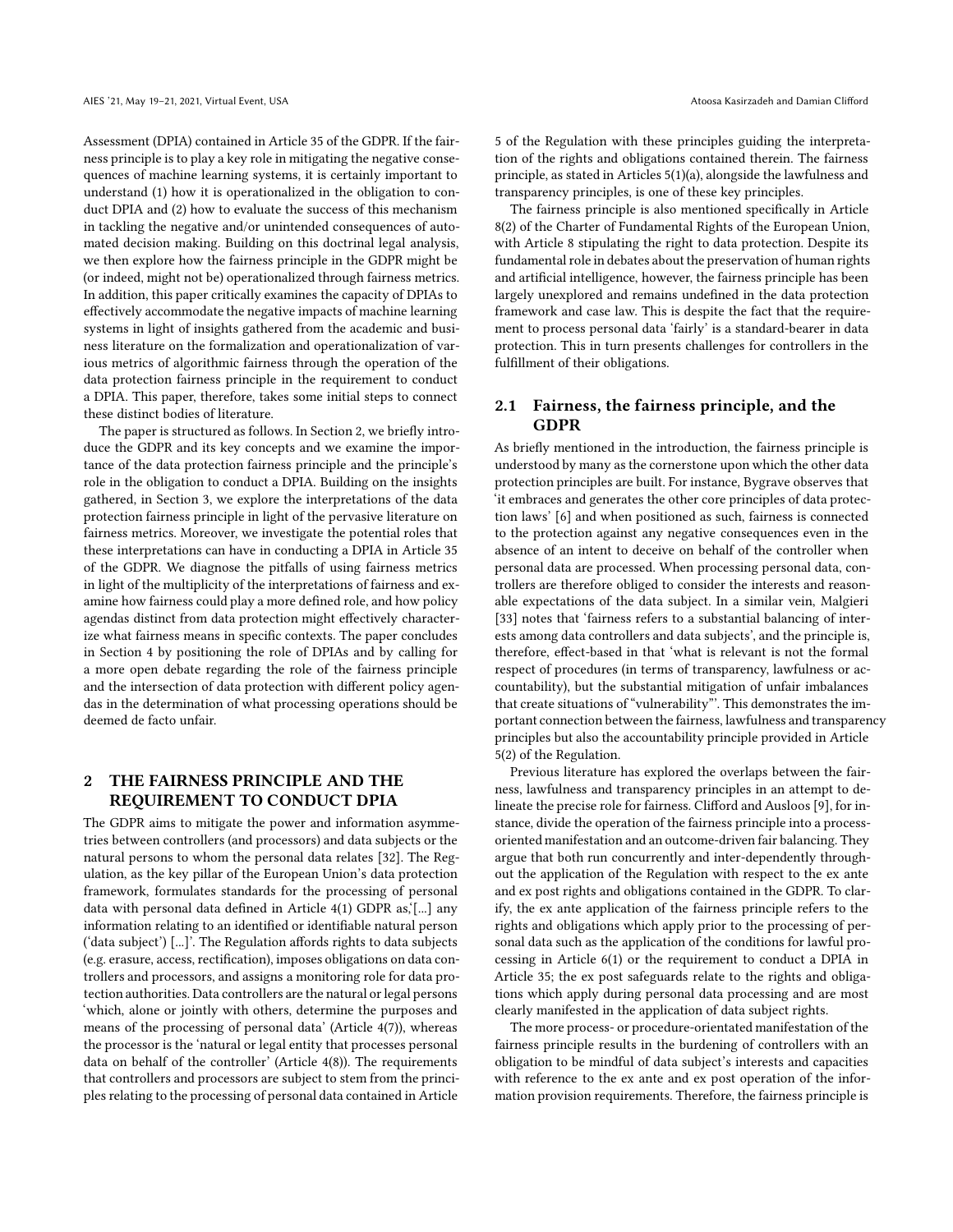strongly connected to the transparency principle. The fair-balancing manifestation, on the other hand, refers to the weighing of the rights and interests of data subjects in determining the fairness of a processing operation in a more outcome-orientated manner, again with both ex ante and ex post manifestations. Interestingly, Mal-gieri [\[33\]](#page-7-8) observes that this dualist understanding of the role/manifestation of the fairness principle seems to have also been established in the modernized Council of Europe Convention 108. Irrespective of such a division, it is clear that the fairness principle is primarily concerned with mitigating the negative impacts of the power and information asymmetries between the controller (and processor) and data subject.

Indeed, the division of the manifestation of the fairness principle could arguably be categorized within an overarching notion of the fairness principle as concerned with fair balancing in that the procedural fairness manifestations are also indicative of the need to take the rights and interests of the data subjects into account. This seems to align with the idea that fairness, at its core, refers to the need to prevent adverse effects and balance conflicting rights and interests. Here reference can be made for example to various guidance documents demonstrating the link between the fairness principle and non-discrimination [\[15,](#page-6-8) [23](#page-6-4)].

More broadly, the ICO has noted that fairness involves three elements: (1) a consideration of the effects on individuals, (2) the expectations of the data subject, and (3) the transparency of the data processing. Similarly, the French Data Protection Authority (CNIL) has stated that the fairness principle should be interpreted as a means of preventing unfair outcomes or impacts with the effects incorporating not only the perspective of the data subject but also a more collective one. It is important to note, however, that discriminatory effects are just one form that an unfair or unbalanced outcome may take. This appears to reflect the approach taken by the European Data Protection Board (EDPB) in its guidance on Data Protection by Design and by Default in which specific design elements are proposed as a means of considering the implementation of the fairness principle [\[15](#page-6-8)]. These design elements are listed in table 1.

This list of design elements aligns well with viewing fairness as a principle intended to counteract power and information asymmetries and thus as a protection against negative consequences stemming from personal data processing even in the absence of an intent to deceive on behalf of the controller. Indeed, some items on the list appear to be abstract examples of design elements that are unfair (Non-discrimination, Non-exploitation, Consumer choice, Power balance, No risk transfer, No deception and Truthful), whereas others seem to relate to specific counter-measures that may be used to prevent unfair outcomes (Interaction, Human intervention and Fair algorithms). The rest appear to reflect important underlying rights and values (Autonomy, Expectation, Respect rights, and Ethical). Thus, it seems uncontroversial to suggest that fairness is inherently linked with balancing competing rights and interests in an ecosystem dictated by power and information asymmetry. As a result, determining what is fair is couched in terms of balancing and analyzing the necessity and proportionality of the processing which feeds into the amorphous and context dependent nature of what might be deemed a fair outcome.

| Design element             | EDPB explanation                                                              |
|----------------------------|-------------------------------------------------------------------------------|
| Autonomy                   | Data subjects should be granted the highest degree                            |
|                            | of autonomy possible to determine the use made of                             |
|                            | their personal data, as well as over the scope and                            |
|                            | conditions of that use or processing.                                         |
| эn<br>Interaction          | Data subjects must be able to communicate and ex-                             |
|                            | ercise their rights in respect of the personal data                           |
|                            | processed by the controller.                                                  |
| Expectation                | Processing should correspond with data subjects'                              |
|                            | reasonable expectations.                                                      |
| Non-<br>discrimination     | The controller shall not unfairly discriminate                                |
| Non-                       | against data subjects.<br>The controller should not exploit the needs or vul- |
| exploitation               | nerabilities of data subjects.                                                |
|                            | The controller should not lock-in their users in an                           |
| Consumer<br>choice         | unfair manner. Whenever a service processing per-                             |
|                            | sonal data is proprietary, it may create a lock-in to                         |
|                            | the service, which may not be fair, if it impairs the                         |
|                            | data subjects' possibility to exercise their right of                         |
|                            | data portability in accordance with Article 20.                               |
|                            | Power balance should be a key objective of the                                |
| Power balance              | controller-data subject relationship. Power imbal-                            |
|                            | ances should be avoided. When this is not possible,                           |
|                            | they should be recognized and accounted for with                              |
|                            | suitable countermeasures.                                                     |
|                            | Controllers should not transfer the risks of the en-                          |
| No risk transfer           | terprise to the data subjects.                                                |
| No deception               | Data processing information and options should be                             |
|                            | provided in an objective and neutral way, avoiding                            |
|                            | any deceptive or manipulative language or design.                             |
| Respect rights             | The controller must respect the fundamental rights                            |
|                            | of data subjects and implement appropriate mea-                               |
|                            | sures and safeguards and not impinge on those                                 |
|                            | rights unless expressly justified by law.                                     |
| Ethical                    | The controller should see the processing's wider                              |
|                            | impact on individuals' rights and dignity.                                    |
| Truthful                   | The controller must make available information                                |
|                            | about how they process personal data, they should                             |
|                            | act as they declare they will and not mislead the                             |
|                            | data subjects.                                                                |
| Human<br>inter-<br>vention | The controller must incorporate qualified human                               |
|                            | intervention that is capable of uncovering biases                             |
|                            | that machines may create in accordance with the                               |
|                            | right to not be subject to automated individual de-                           |
|                            | cision making in Article 22.                                                  |
| Fair algorithms            | Regularly assess whether algorithms are function-                             |
|                            | ing in line with the purposes and adjust the algo-                            |
|                            | rithms to mitigate uncovered biases and ensure fair-                          |
|                            | ness in the processing. Data subjects should be in-                           |
|                            | formed about the functioning of the processing of                             |
|                            | personal data based on algorithms that analyze or                             |
|                            | make predictions about them, such as work perfor-                             |
|                            | mance, economic situation, health, personal pref-                             |
|                            | erences, reliability or behavior, location or move-                           |
|                            | ments.                                                                        |

Table 1: EDPB and the development of the fairness design elements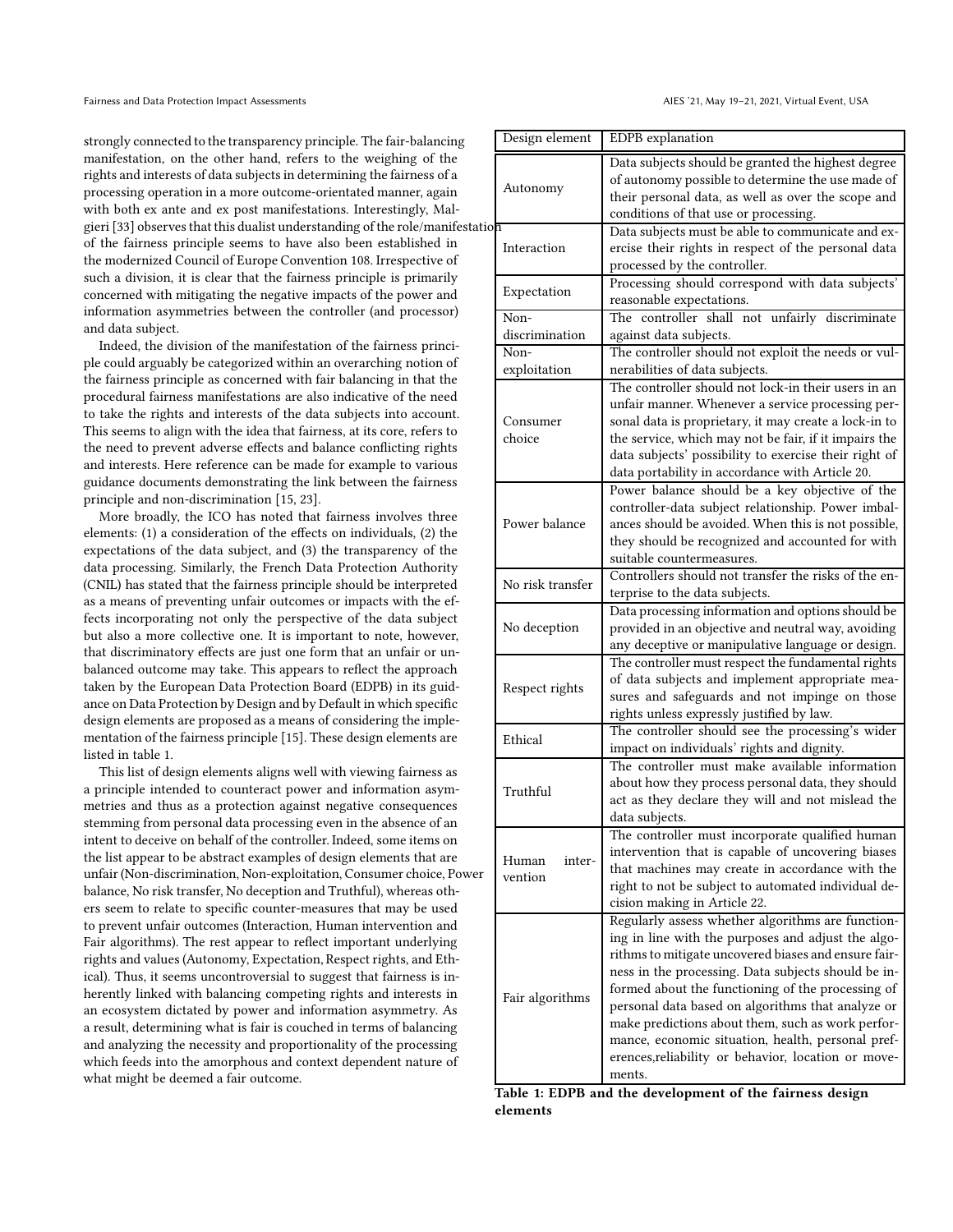#### 2.2 The Fairness principle and DPIAs

In line with the above discussion, the requirement to conduct a DPIA and the preliminary assessment to determine whether a DPIA is required can be understood as examples of ex ante regulatory mechanism. Moreover, this requirement can be examined as 'early warning systems' that aim to identify the impact of potential risks, and also to fairly balance and mitigate the potential risks with a clear connection to the accountability principle [\[30](#page-7-9)]. Indeed, according to Recital 84 '[t]he outcome of the assessment should be taken into account when determining the appropriate measures to be taken in order to demonstrate that the processing of personal data complies with this Regulation.' The data protection fairness and accountability principles go hand in hand with the controller responsible for the fair balancing of rights and interests when processing personal data. Fairness then manifests itself in the implementation of the rights and requirements provided by the framework to ensure a fair personal data processing ecosystem.

Article 35(1) obliges controllers to perform a DPIA when a data processing operation (or set of similar operations), 'is likely to result in a high risk to the rights and freedoms of natural persons', and in particular if this operation makes use of new technologies. More specifically, Article 35(3) of the Regulation non-exclusively lists three specific cases when a DPIA is required, and Article 35(4) mandates the data protection authorities to publish a list of processing operations that are subject to the requirement to conduct a DPIA. Importantly, the key to determining what 'fairly balanced' personal data processing amounts to is to simply apply the checks and balances in the GDPR (i.e. including the obligation to conduct a DPIA). However, this does not eliminate the need to interpret what is 'fair' (or unfair) in the operation of the requirements through the lens of the fairness principle in Article 5(1)(a) of the Regulation. In other words, the Regulation and the requirement to conduct a DPIA are examples of the fair balance struck by the legislator between the competing rights and interests, but this does not eliminate the need to determine what the fairness principle as provided in Article 5(1)(a), as part of the balance struck by the legislator, means in a specific context. There is, therefore, a need for a better understanding of what fairness means through the lens of the requirement to conduct a DPIA and therefore, an exploration as to how this rather nebulous concept could be operationalized more effectively.

In her analysis of fundamental rights impact assessments in the context of automated decision making, Janssen [\[25](#page-6-9)] includes the 'balancing of risk and interests' as one of her key benchmarks and frames this as something coming within the scope of the data protection fairness principle. However, despite the merits of understanding fairness as holding a key role in the requirement to conduct a DPIA, it remains unclear how fairness as a core principle of the Regulation actually applies to the requirement to conduct a DPIA. This is indicative of the fact that a review of the guidance literature exploring the role of the DPIA process reveals a very limited discussion of the fairness principle. For example, there is no reference to the fairness principle in the Article 29 Working Party guidance on the requirement to conduct a DPIA [\[1\]](#page-6-10), the recent European Data Protection Survey's Report on the DPIAs conducted by the European Union's institutions [\[17\]](#page-6-11), the CNIL and the Irish

Data Protection Commissioner's general guidance on the obligation to conduct a DPIA [\[13\]](#page-6-12), the CNIL's privacy impact assessment methodology [\[11](#page-6-13)], or the ICO's DPIA template [\[22](#page-6-14)].

In contrast, some documents seem to make somewhat perfunctory references to the fairness principle. For instance, in its guidance on DPIAs, the ICO mentions that a DPIA may help demonstrate compliance with the 'fairness and transparency requirements' [\[24\]](#page-6-15) and its guidance on artificial intelligence that a DPIA should include 'an explanation of any relevant variation or margins of error in the performance of the system may affect the fairness of the personal data processing' [\[23\]](#page-6-4). Given the lack of a more in-depth guidance, it is therefore necessary to analyze the role of the fairness principle in the requirement to conduct a DPIA in more detail.

More specifically, there are at least three places in which one can view a role for the fairness principle provided for in Article 5(1)(a) of the Regulation in Article 35. The first is in the determination of what is meant by 'high risk' in Article 35(1) where a failure to conduct a DPIA properly (or indeed at all) would seemingly breach the fairness principle. The second is in the interpretation of the situations identified as being specific cases of high risk in Article 35(3). Here reference can be made to Article 35(3)(a) which essentially makes a cross reference to the right not to be subject to an automated decision, including profiling contained in Article 22 of the Regulation. Indeed, it seems appropriate that the assessment of the impact of automated decision making should include a reference to the fairness of the processing operation in question given that such a decision may result in an unfair or biased outcome. As Hacker [\[19\]](#page-6-16) notes, it would be odd to conclude that a model that racially discriminates processes personal data fairly. Therefore, this opens up the data protection toolbox to mitigate these challenges and therefore seemingly obliges controllers to consider the fairness of the processing in the DPIA. The third is, in a connected sense, the content of a DPIA including the items listed in Article 35(7) and for example, the assessment of the proportionality and necessity of the processing operations required under Article 35(7)(b).

Hence, although it remains somewhat implicit, it is certainly possible to plot the role of the fairness principle in the operation of the obligation to conduct a DPIA and the related provisions. What remains unclear, however, is how fairness should be effectively operationalized. The omission of a detailed analysis of the fairness principle from the various guidance documents issued by the data protection authorities listed above on the application of the requirement to conduct a DPIA is perhaps indicative of the process/procedural orientated ways that such accountability based requirements have been traditionally viewed. It seems, therefore, that generally speaking, as the starting point for the requirement to conduct a DPIA is strongly linked to the accountability principle, there is silence on the role of the fairness principle. This is despite the fact that fairness in Article 5(1)(a) must operate implicitly because it represents the need to fairly weigh the respective rights and interests at stake even in the operation of procedural rights and responsibilities. This omission is perhaps linked to the fact that a DPIA examines planned/future processing of personal data as opposed to ongoing processing operations (i.e. leaving the obligation to review to one side). Despite the lack of a specific and coherent analysis of the fairness principle in this DPIA documentation, there is clearly a role for the fairness principle in the DPIA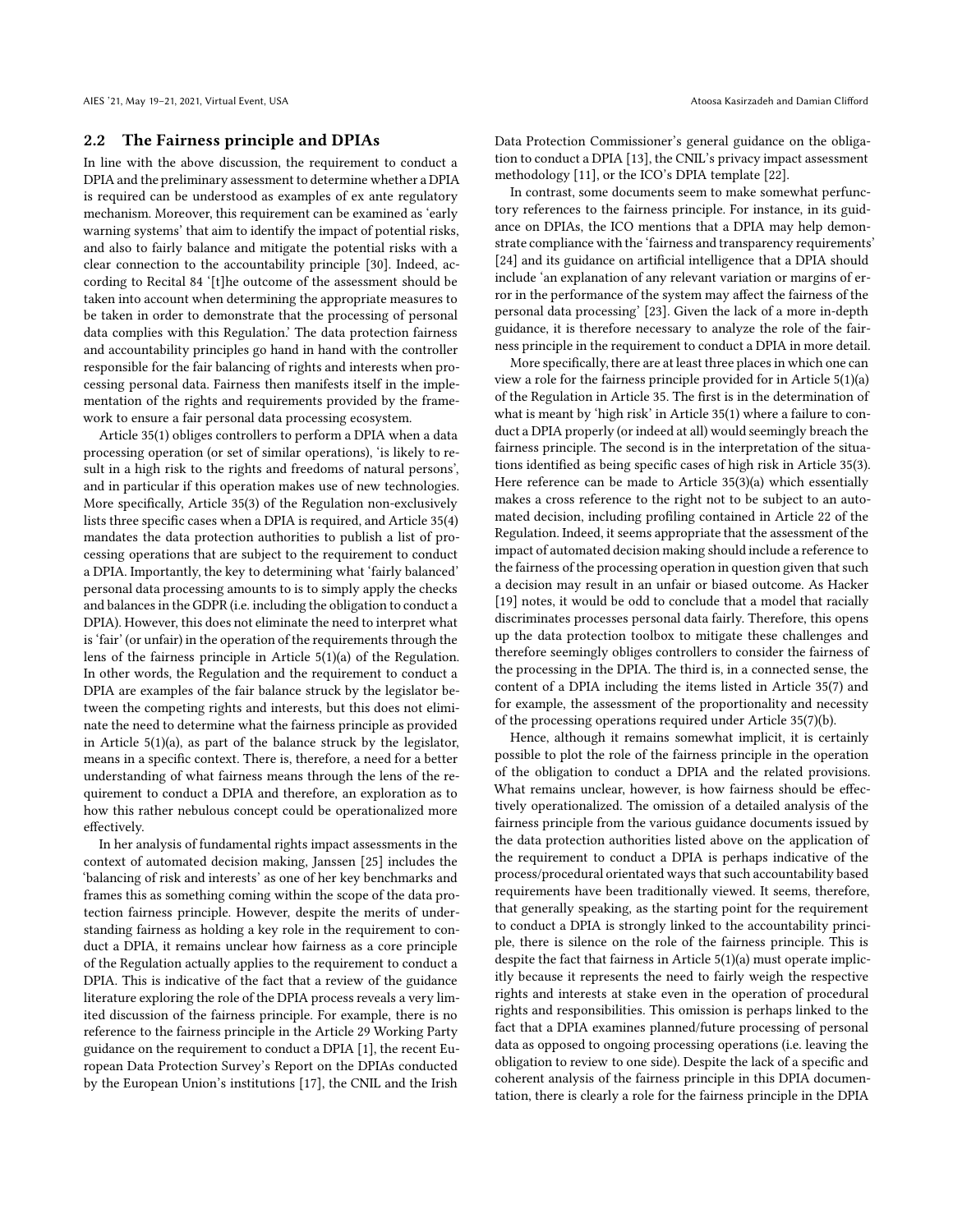process. It would be counter-intuitive and seemingly bizarre to disregard this 'core' principle in what is effectively an accountability and legitimacy check for future processing operations.

## 3 INTERPRETING THE FAIRNESS PRINCIPLE IN LIGHT OF FAIRNESS METRICS

The discussion so far suggests that there is a need to think more deeply about the relationship between fairness as a 'core' principle of the GDPR and the methodological approach to a DPIA. Such an analysis would allow for a better understanding of the relationship between the principles provided for in Article 5 but also the malleable nature of the fairness principle. However, due to the broad role that fairness plays in the discussion, it is difficult to extract a concrete and actionable framework to assess fairness and inform a controller on how to undertake a balancing exercise given the complex context dependent nature of the principle in its operation. All the practical uncertainties of fairness in Article 5(1)(a) (i.e. in terms of the substantive outcome of a balancing exercise) effectively may mean that for a business, the only aspect that can really be entirely controlled is the conformity with the accountability-based process orientated requirements designed by the legislator to strike a fair balance between the competing rights and interests at stake. This statement will ring true where the underlying business model of the company (or a significant part of it) may in its entirety draw into question its compliance with the fairness principle. This is significant given the fact that guidance documentation on the application of the GDPR to developments in artificial intelligence (such as that issued by the ICO) seem to rely heavily on the fairness principle [\[23,](#page-6-4) [37](#page-7-6)].

The question thus becomes whether the literature on fair machine learning and fairness metrics could aid in formalizing the substantive content of what amounts to 'fair' processing in relation to the obligation to conduct a DPIA to solidify the more substantive outcome-driven (i.e. fair balancing) role for the fairness principle in practice. This points to the need to bridge the gap between the high-level abstract formulation of the fairness principle in the GDPR and the literature on the variety of fairness metrics for making artificial intelligence systems fair. Indeed, given the growth of the literature on fairness metrics as developed by computer scientists [\[3](#page-6-17), [7](#page-6-18), [12,](#page-6-19) [14,](#page-6-20) [18](#page-6-3), [20](#page-6-21), [28,](#page-7-10) [31,](#page-7-11) [34](#page-7-3), [38\]](#page-7-12), fairness metrics are a prominent option for resolving this interpretational issue. We believe that this interpretation is conceptually necessary because the fairness principle is inherently linked to balancing rights and interests in a socio-technical ecosystem dictated by asymmetrical information power. To analyze whether this balancing has happened, some kind of concrete quantified metrics of fairness as a bridge requirement from the regulation frameworks to the artificial intelligence systems will provide important insight.

According to the literature on algorithmic fairness and fairness metrics, there are several approaches to formalize and quantify the conceptions of fairness. These approaches can be categorized, broadly, depending on whether we want to examine the notion of fairness in a statistical or an individualistic sense. Each of these senses can be interpreted in various ways. To provide a flavor of some of the possible notions of fairness metrics, we briefly review a

small list of them. This list is by no means exhaustive. For a comprehensive survey, see [\[18](#page-6-3), [34](#page-7-3)]. Moreover, the appropriateness of the use of some of these metrics will depend on the kind of learning algorithm. For the purpose of this paper, however, we do not engage with this dependence. Our short review merely aims to provide some high level and basic insights in highlighting the challenges of this interpretation task.

The simplest and perhaps the most straightforward conception of fairness is fairness through blindness to some sensitive attributes (e.g., race) that could be the basis of unfair treatment of the subject. In the context of machine learning systems, this means that in order to make the results of predictive algorithms fair, we need to make sure that these algorithms have no information about the sensitive attributes of the subject.<sup>[1](#page-4-0)</sup> Unfortunately, this conception does not appear helpful in many applications in practice because very often (the conjunction of) some features such as demographic information, the postcode (in segregated cities), or the annual income operate as a good proxy for informing the algorithm about the sensitive attributes. This means that although no sensitive attribute is directly given as an input information to the algorithmic system, the collection of some non-sensitive attributes can reliably approximate some sensitive features to which the algorithm is supposed to be blind.

Another popular metric for the assessment of algorithmic fairness is statistical parity [\[14](#page-6-20)]. This characterization of fairness requires the predicted outcome of an algorithm to be statistically independent from the sensitive attributes. For instance, in the case of college admission, the predicted acceptance rates for both protected and unprotected groups should be the same (e.g. the acceptance rates of the applicants from different demographic groups must be equal). However, this notion of fairness might render misleading results, for instance when the underlying base rate for the protected and unprotected are different (e.g., fairness of arrest rate for violent crimes). Still another statistical fairness metric, equality of opportunity, measures whether those people who should qualify for an opportunity are equally likely to do so regardless of the group they are a member of [\[20](#page-6-21)]. One limitation of this metric is as follows: if one of the goals of a fairness metric is to close the gap between the two subgroups, the metric will not help to achieve that goal.

In addition to statistical fairness metrics, the conception of individual fairness aims to formalize and quantify the notion of fairness relative to the similar treatment of similar individuals [\[14\]](#page-6-20). However, measuring the similarity between two individuals in a metric space is an extremely tricky task. One way to provide a more concrete analysis of the notion of individual fairness is to use counterfactuals according to which a predictor's behavior must be compared across counterfactually similar individuals. For instance, Kusner et al. [\[31](#page-7-11)] define a fair predictor to be the one that gives the same prediction had the individual were different with respect to

<span id="page-4-0"></span> $^{\rm 1}$  To understand how this idea might apply in practice, it is helpful to consider an algorithm that is used by a criminal justice system for making bail and parole decisions. This algorithm assigns a level of risk to each defendant. The risk assessment takes as input a set of individual's features such as their age and their previous offense history, and outputs the risk of the individual re-offending. Making the algorithm fair through blindness essentially means that any feature that prima facie is taken to be treated unfair should be removed, for instance, when a machine learning algorithm is being trained to evaluate the risk scores.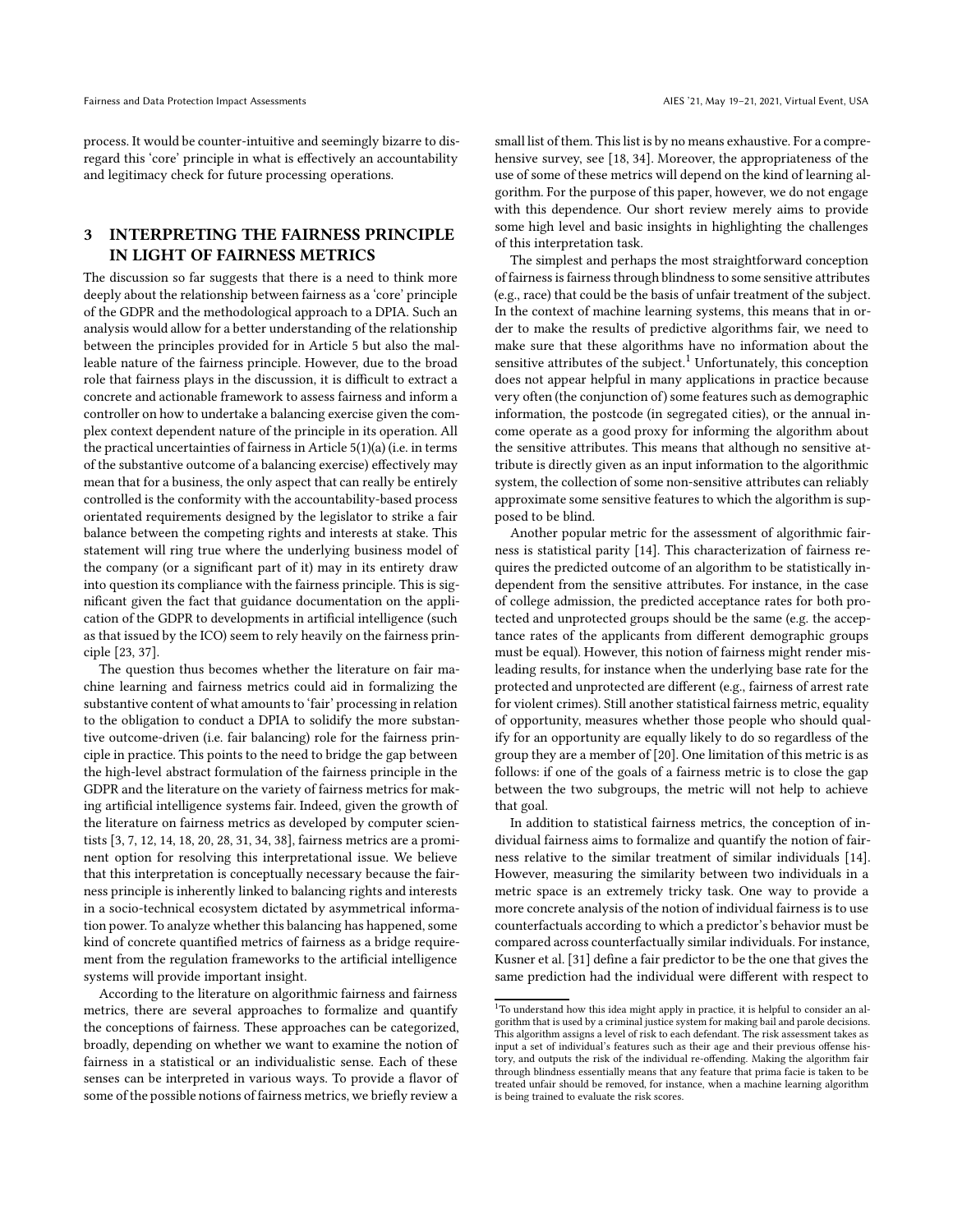some attributes, for example had the individual been of another race or gender. This demands an implicit assumption that everything else (except for the tweaked attributes) will be presumed the same for that individual. Unfortunately, this fairness metric also comes with some difficulties in analyzing and evaluating the counterfactual statements. See Kasirzadeh and Smart [\[26\]](#page-7-13) for some principled arguments against the prevalent use of counterfactual fairness in social contexts.

The discussion so far only specifies some of the primary variants of fairness metrics of the more than twenty definitions discussed in the algorithmic fairness literature (each with their own benefits and conceptual flaws). However, we believe that this brief discussion is sufficient in allowing us to draw some general conclusions about the use of fairness metrics in interpreting the fairness principle. For instance, one of the most significant results in the literature on algorithmic fairness is the impossibility results [\[7](#page-6-18), [28\]](#page-7-10), which show that the simultaneous satisfaction of some of the desirable fairness metrics (except in some trivial cases) is mathematically impossible. Indeed, the abundance of the metrics for capturing algorithmic fairness gives us an important lesson, namely, that if we base the interpretation of the data protection fairness principle in the literature on algorithmic fairness metrics, data controllers will have a high degree of liberty in claiming a "fair" personal data processing ecosystem. This would result in a pluralistic interpretation of the principle on the basis of a codified interpretation of what fairness means and would therefore, seem destined to fail to really move beyond the abstract notion of fairness in the GDPR.

Indeed, the move towards interpreting fairness metrics arguably belies the breadth of the fairness principle as provided for in the Regulation given that such metrics, for instance, seem focused on the removal of bias. Although non-discrimination can certainly be understood as a way in which the fairness principle plays a role in mitigating unfair outcomes, as discussed above, discriminatory effects are merely one example of an unfair outcome under the GDPR as opposed to the apparent equating of fairness and equality in the fairness metrics literature. As an example, in its guidance on Data Protection by Design and by Default, EDPB [\[15](#page-6-8)] states that

'Fairness is an overarching principle which requires that personal data should not be processed in a way that is unjustifiably detrimental, unlawfully discriminatory, unexpected or misleading to the data subject. Measures and safeguards implementing the principle of fairness also support the rights and freedoms of data subjects, specifically the right to information (transparency), the right to intervene (access, erasure, data portability, rectify) and the right to limit the processing (right not to be subject to automated individual decision making and non-discrimination of data subjects in such processes).'

This aligns with viewing fairness as a principle designed to counteract information or power asymmetries and hence, as a protection against negative consequences stemming from personal data processing even in the absence of an intent to deceive on behalf of the controller, as presented above. But what does the broadness of this role for the principle mean in terms of its capacity to effectively cater for developments in artificial intelligence systems

and algorithmic decision making? And what does this mean with respect to the requirement to conduct a DPIA?

Practically speaking, given that defining what is fair in terms of a substantive outcome is context dependent, it is suggested that performing the DPIA process in a thorough fashion in itself will often constitute a large part of doing what is 'fair'. This point is indicative of the fact that, as mentioned earlier, a company's business model may run counter to certain interpretations as to how the fairness principle plays a role in the interpretation of key rights and requirements and thus the categorisation of certain processing operations as unfair and unlawful.

Of course, there are certainly clear instances where a processing operation will be unfair and reference can be made to those that result in direct discrimination as an example. However in practice, the lines to be drawn are far more blurred as the determination of what is fair is open to interpretation, at least until there is a Court ruling. Without Court of Justice rulings on the sticky issues running to the core of what fairness means in concrete contexts, there will always be uncertainty in the DPIA process in terms of the appropriate balance to be struck. There is a need to explore more deeply the relationship between fairness as a 'core' principle of the GDPR and the methodological approaches to the process of conducting a DPIA. Such an analysis would allow for a better understanding of the relationship between the principles provided for in Article 5 but also the various meanings attributed to fairness.

Here reference can also be made to Butterworth [\[5\]](#page-6-22) who argues that the ICO's focus on fairness in relation to artificial intelligence and machine learning seems to stretch the GDPR and its fair processing requirement to address the challenges such as collective harms. Building on this point, Butterworth [\[5](#page-6-22)] finds that there may be a need for 'legislation defining socially acceptable limits and controls on the application of artificial intelligence, and providing effective rights of redress for individuals and groups that may suffer harm.'

Indeed, it has repeatedly been suggested that, for example, consumer law can act as a toolbox for the mobilization of the protection of consumers in order to facilitate more holistic protection [\[10](#page-6-23), [21\]](#page-6-24). Such a development would allow legal protections to move beyond 'the exclusive realm of informational privacy and self-determination' [\[29\]](#page-7-14). This approach may also cater for the difficulties associated with trying to operationalize collective harms. That is, instead of focusing on a reconceptualization of how a group may fit within a fundamental rights framework, legislation may be adopted on the basis of collective concerns in the pursuit of human dignity, individual autonomy and personality in order to mitigate the negative effects of such developments. With this in mind, the recent publication of the draft of a Proposal for a Regulation of the European Parliament and of the Council laying down harmonized rules on Artificial Intelligence (Artificial Intelligence Act) and amending certain Union legislation acts, COM(2021) 206 final 2021/0106 (COD) is a clear indication that European Union policy makers appear to move in this direction as demonstrated by its proposed banning of certain Artificial Intelligence technologies and applications.

Such an approach seems to at least in part recognizes the limitations associated with the emphasis on controller accountability and the GDPR's decentered regulatory approach that is illustrative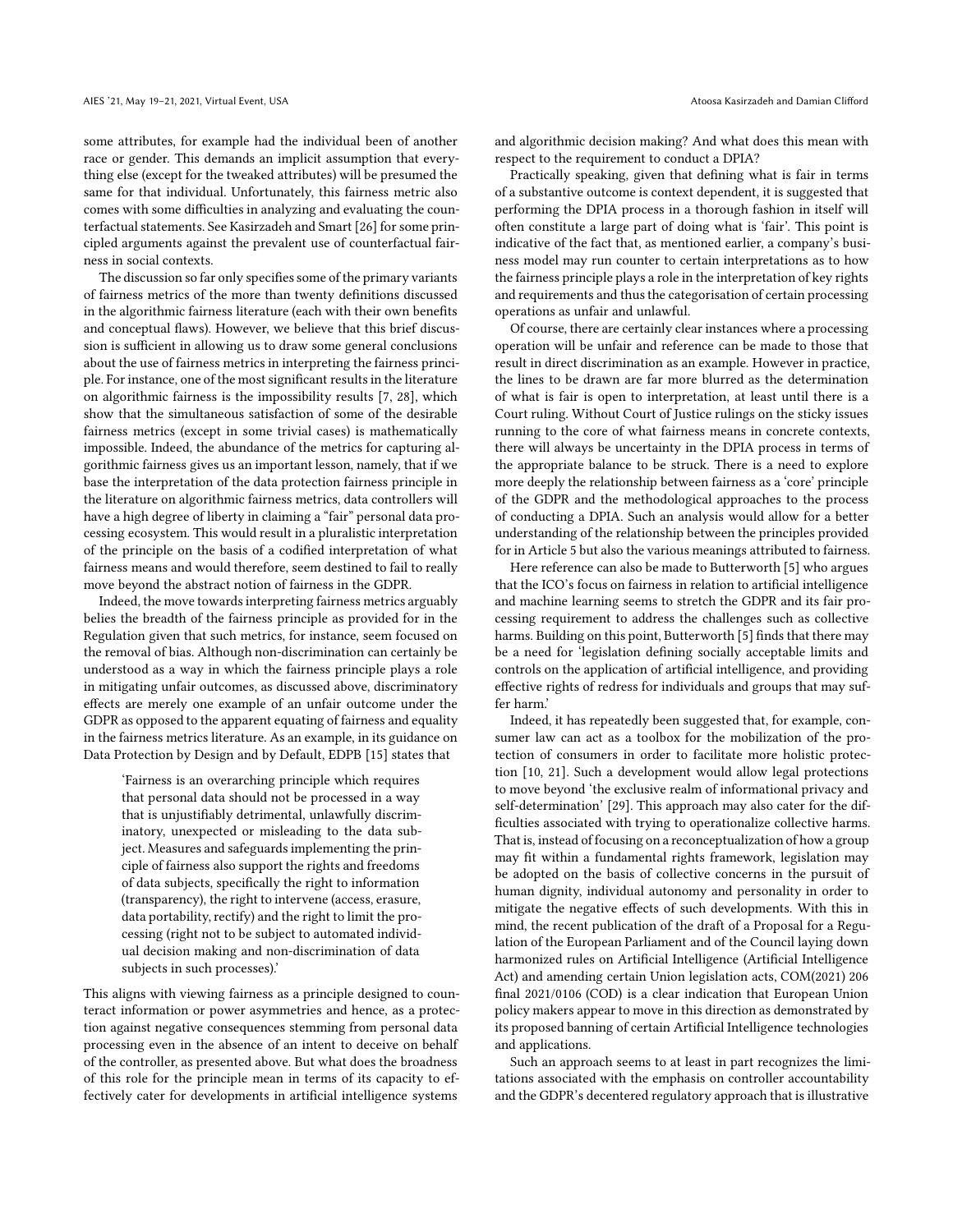of (1) the focus on risk and responsiveness and (2) the enhanced focus on accountability and the auditing of performance [\[9\]](#page-6-7). Indeed, these concerns have a clear impact on the operation of the fairness principle due to the fact that there is an inherent reliance on commercial entities to take fairness considerations into account. It should be noted, however, that our discussion does not negate the usefulness of the DPIA as a process but rather recognizes its limitations and that of the fairness principle to truly cater for developments in machine learning in a comprehensive manner.

Finally, our discussion does not render fairness metrics unsuitable for adoption within the requirement to conduct a DPIA. Controllers should be encouraged, and indeed are required, to consider the consequences of their personal data processing operations. Therefore, the DPIA process should be considered as an important element in the accountability principle linked trail established in the Regulation. Instead, it is suggested that the fairness principle in the context of DPIAs is unlikely in itself even if operationalized through fairness metrics (keeping in mind their limitations) to fully cater for the concerns associated with the development of automated decision making systems.

# 4 CONCLUSION

The data protection fairness principle plays an important role in the requirement to conduct a DPIA and the operation of this process. Fairness however, is rarely mentioned in the literature exploring the requirement to conduct a DPIA. Hence, there is a clear need for further research exploring the reasons for this omission more thoroughly and also in analyzing how this could be incorporated in the guidance issued by data protection authorities. As fairness is a core principle, it would be counter-intuitive to suggest that it plays no role in the determination of the potential impact of future processing operations. Given the rather nebulous nature of the fairness principle, this paper has explored the potential for fairness metrics to operationalize the principle in order to more adequately respond to the potential for unfair outcomes. Although there is certainly a role for fairness metrics in rendering the requirement to process personal data fairly more tangible, we have argued that such an approach also has significant limitations. Indeed, reference here can be made to (1) the technical challenges that have an impact on the usefulness of DPIAs irrespective of a controller's willingness to actively engage in the process, (2) the context dependent nature of the fairness principle and the narrow but also varying interpretations of fairness according to different fairness metrics, and (3) the key role played by data controllers in the determination of what is fair. Hence, although fairness is key to the operation of DPIAs it is unlikely to cater for all our concerns related to the processing of personal data in particular in the context of the employment and deployment of Artificial Intelligence. As such, the arguments in this paper justify the need for a more open debate regarding the role of the fairness principle, DPIAs, and the intersection of data protection with different policy agendas in the determination of what processing operations should be deemed de facto unfair. Our paper has therefore laid the foundation for a more detailed analysis of this topic in light of the forthcoming moves by, for instance, European Union policy makers to regulate Artificial Intelligence.

#### 5 ACKNOWLEDGMENTS

This project was supported by the Humanizing Machine Intelligence Grand Challenge at the Australian National University.

#### REFERENCES

- <span id="page-6-10"></span>[1] A29WP. 2017. Article 29 Working Party, Guidelines on Data Protection Impact Assessment (DPIA) and Determining Whether Processing Is "Likely to Result in a High Risk" for the Purposes of Regulation 2016/679 (No WP248 rev.01, 4 October 2017) 1. (2017).
- <span id="page-6-1"></span>[2] Julia Angwin, Larson Jeff, Mattu Surya, and Kirchner Lauren. 2016. Machine Bias: There's Software Used Across the Country to Predict<br>Future Criminals and It's Biased Against Blacks. ProPublica (2016). Future Criminals and It's Biased Against Blacks. <https://www.propublica.org/article/machine-bias-risk-assessments-in-criminal-sentencing.>
- <span id="page-6-17"></span>[3] Richard Berk, Hoda Heidari, Shahin Jabbari, Michael Kearns, and Aaron Roth. 2018. Fairness in criminal justice risk assessments: The state of the art. *Sociological Methods & Research* (2018), 0049124118782533.
- <span id="page-6-0"></span>[4] Joy Buolamwini and Timnit Gebru. 2018. Gender shades: Intersectional accuracy disparities in commercial gender classification. In *Conference on Fairness, Accountability and Transparency*. 77–91.
- <span id="page-6-22"></span>[5] Michael Butterworth. 2018. The ICO and artificial intelligence: The role of fairness in the GDPR framework. *Computer Law & Security Review* 34, 2 (2018), 257–268.
- <span id="page-6-6"></span>[6] LA Bygrave. 2002. Data protection law: approaching its rationale, logic and limits,(Vol. 10). *Information Law Series. The Hague: Kluwer Law International* (2002).
- <span id="page-6-18"></span>[7] Alexandra Chouldechova. 2017. Fair prediction with disparate impact: A study of bias in recidivism prediction instruments. *Big data* 5, 2 (2017), 153–163.
- <span id="page-6-2"></span>[8] Angèle Christin, Alex Rosenblat, and Danah Boyd. 2015. Courts and predictive algorithms. *Data & Civil Right: Criminal Justice and Civil Rights Primer* (2015).
- <span id="page-6-7"></span>[9] Damian Clifford and Jef Ausloos. 2018. Data protection and the role of fairness. *Yearbook of European Law* 37 (2018), 130–187.
- <span id="page-6-23"></span>[10] Damian Clifford, Inge Graef, and Peggy Valcke. 2019. Pre-formulated Declarations of Data Subject Consent—Citizen-Consumer Empowerment and the Alignment of Data, Consumer and Competition Law Protections. *German Law Journal* 20, 5 (2019), 679–721.
- <span id="page-6-13"></span>[11] CNIL. 2018. Commission Nationale Informatique & Libertés, Privacy Impact Assessment Application to IOT Devices. (2018).
- <span id="page-6-19"></span>[12] Sam Corbett-Davies, Emma Pierson, Avi Feller, Sharad Goel, and Aziz Huq. 2017. Algorithmic decision making and the cost of fairness. In *Proceedings of the 23rd acm sigkdd international conference on knowledge discovery and data mining*. 797– 806.
- <span id="page-6-12"></span>[13] DPC. 2019. Data Protection Commission, Guidance Note: Guide to Data Protection Impact Assessments (DPIAs). (2019).
- <span id="page-6-20"></span>[14] Cynthia Dwork, Moritz Hardt, Toniann Pitassi, Omer Reingold, and Richard Zemel. 2012. Fairness through awareness. In *Proceedings of the 3rd innovations in theoretical computer science conference*. 214–226.
- <span id="page-6-8"></span>[15] EDPB. 2020. European Data Protection Board, Guidelines 4/2019 on Article 25 Data Protection by Design and by Default (Adopted on 20 October 2020) 1. (2020).
- <span id="page-6-5"></span>[16] EDPS. 2014. *European Data Protection Supervisor, Privacy and Competitiveness in the Age of Big Data: The Interplay Between Data Protection, Competition Law and Consumer Protection in the Digital Economy*. European Data Protection Supervisor.
- <span id="page-6-11"></span>[17] EDPS. 2020. European Data Protection Supervisor, Survey on Data Protection Impact Assessments under Article 39 of the Regulation (case 2020-0066, 6 July 2020 1). (2020).
- <span id="page-6-3"></span>[18] Sorelle A Friedler, Carlos Scheidegger, Suresh Venkatasubramanian, Sonam Choudhary, Evan P Hamilton, and Derek Roth. 2019. A comparative study of fairness-enhancing interventions in machine learning. In *Proceedings of the conference on fairness, accountability, and transparency*. 329–338.
- <span id="page-6-16"></span>[19] Philipp Hacker. 2018. Teaching fairness to artificial intelligence: Existing and novel strategies against algorithmic discrimination under EU law. (2018).
- <span id="page-6-21"></span>[20] Moritz Hardt, Eric Price, and Nati Srebro. 2016. Equality of opportunity in supervised learning. In *Advances in neural information processing systems*. 3315–3323.
- <span id="page-6-24"></span>[21] Natali Helberger, Frederik Zuiderveen Borgesius, and Agustin Reyna. 2017. The perfect match? A closer look at the relationship between EU consumer law and data protection law. *Common Market Law Review* 54, 5 (2017).<br>[22] ICO. 2018. Information Commissioner's Office, Sample
- <span id="page-6-14"></span>Information Commissioner's Office, Sample DPIA Template (No20180209v0.3). (2018).
- <span id="page-6-4"></span>[23] ICO. 2020. Information Commissioner's Office, Guidance on AI and data protection (20203006 0.0.39). *ICO* (2020).
- <span id="page-6-15"></span>[24] ICO. 2021. Information Commissioner's Office, Guidance on Data Protection Impact Assessments (DPIAs) (No 2021101 1.1.64). (2021).
- <span id="page-6-9"></span>[25] Heleen Janssen. 2020. An approach for a fundamental rights impact assessment to automated decision-making. *International Data Privacy Law* 10 (2020).